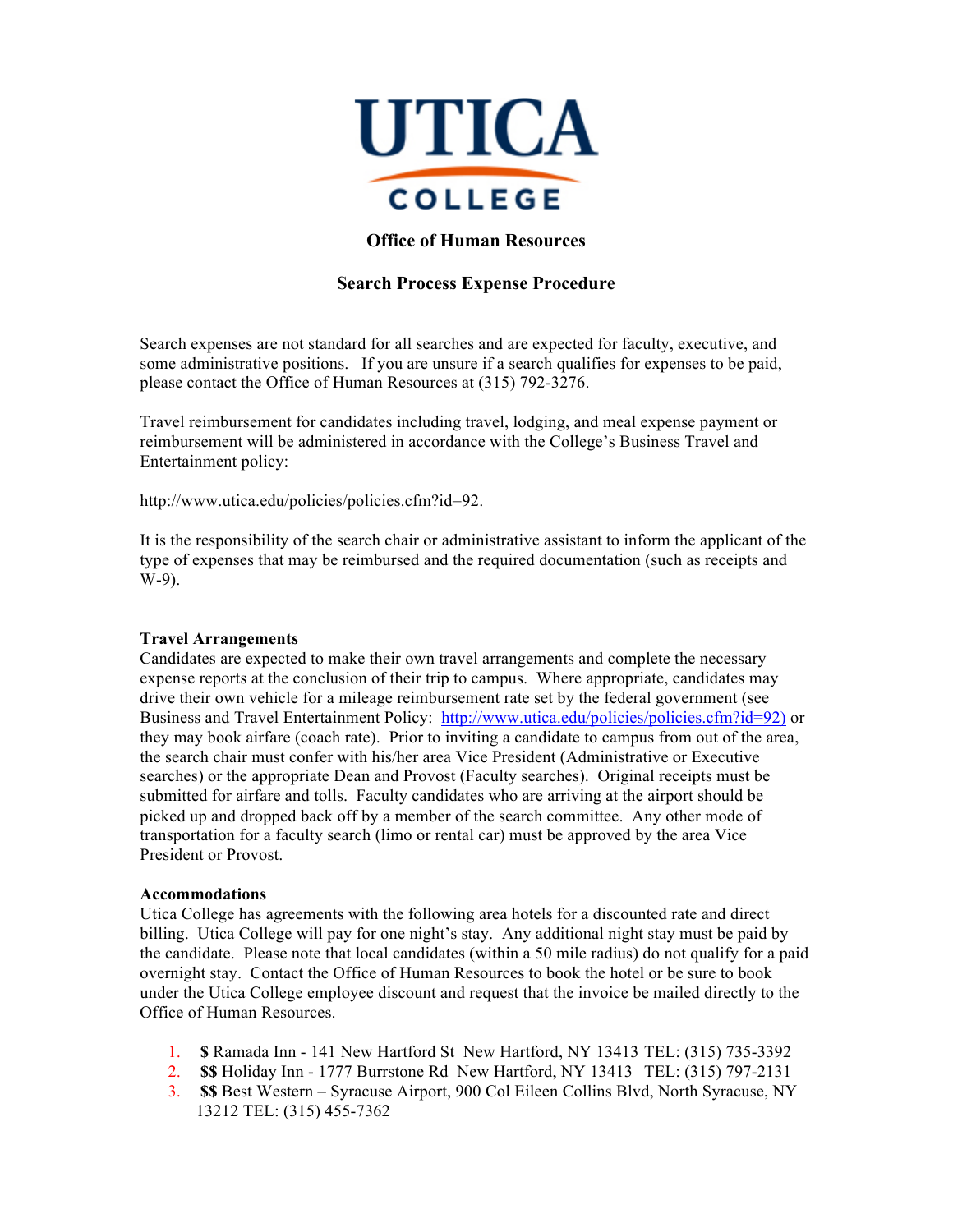- 4. **\$\$\$** Radisson Hotel-200 Genesee Street, Utica, NY 13501 TEL: 797-8010
- 5. **\$\$\$** Hampton Inn & Suites **-** 201 Woods Park Dr, New Hartford, NY, 13323 TEL: (315)793-1600
- 6. **\$\$\$** Hotel Utica 102 Lafayette St, Utica, NY 13502 TEL: (315) 724-7829
- 7. **\$\$\$** Hampton Inn 172-180 N Genesee St, Utica, NY 13502 TEL: (315) 733-1200

## **Meals/Dinner**

If dinner is scheduled for the candidate, only two UC members of the search committee should be invited to the dinner unless prior permission has been obtained from the area Vice President or Provost. The restaurants listed below will directly bill Utica College.

| 1. Bella Cucina - New Hartford          | TEL: 736-4855 |
|-----------------------------------------|---------------|
| 2. Tavolo - Utica                       | TEL: 732-9356 |
| 3. Delmonico's – Utica                  | TEL: 732-2300 |
| 4. Holiday Inn - New Hartford           | TEL:797-2131  |
| 5. Hotel Utica - Utica                  | TEL: 724-7829 |
| 6. Michael $T$ 's – New Hartford        | TEL: 724-4882 |
| 7. Phoenician Restaurant – New Hartford | TEL: 733-2709 |
| 8. Symeon's - Yorkville                 | TEL: 736-4074 |

If the restaurant selected is not on this list, a member of the search committee or his/her designee (or someone from the Office of Purchasing) should call ahead to ask if the restaurant will bill directly. Alternatively, a member of the search committee may choose to use his/her own credit card for reimbursement after the meal. Employees who have Utica College credit cards may use the card to avoid having to file for reimbursement.

Please note that members of the search committee are expected to select moderately priced restaurants to host dinners for candidates.

- When making the reservation, state that it is to be billed to Utica College.
- An original tax exempt form signed by the Director of Purchasing Services will be available by contacting Purchasing and should be taken to the restaurant.
- A business card should be presented at the restaurant to be attached to the direct bill.
- The person should get an itemized receipt upon leaving the restaurant.
- The bill from the restaurant will be sent to the name of the person appearing on the business card or in some instances to the Office of Purchasing.
- When the bill is received, a Banner requisition should be generated in the school or department office stating the restaurant, date, and names of the people who attended.
- The requisition will be approved.
- The itemized receipt with the names of the attendees should be sent to Purchasing after electronic submission.

If a reception is to be held, the search chair (or his/her designee) should plan on 25 members of the College community when ordering food. Orders should be limited to three food items (selecting from a cheese platter, fruit platter, hot appetizers, and/or cold appetizers), assorted sodas, two bottles of wine (1 white and 1 red), a decanter of water, and iced tea or lemonade. Please note that unopened bottles of wine are not to be taken from the reception room as we will receive credit for all unopened bottles.